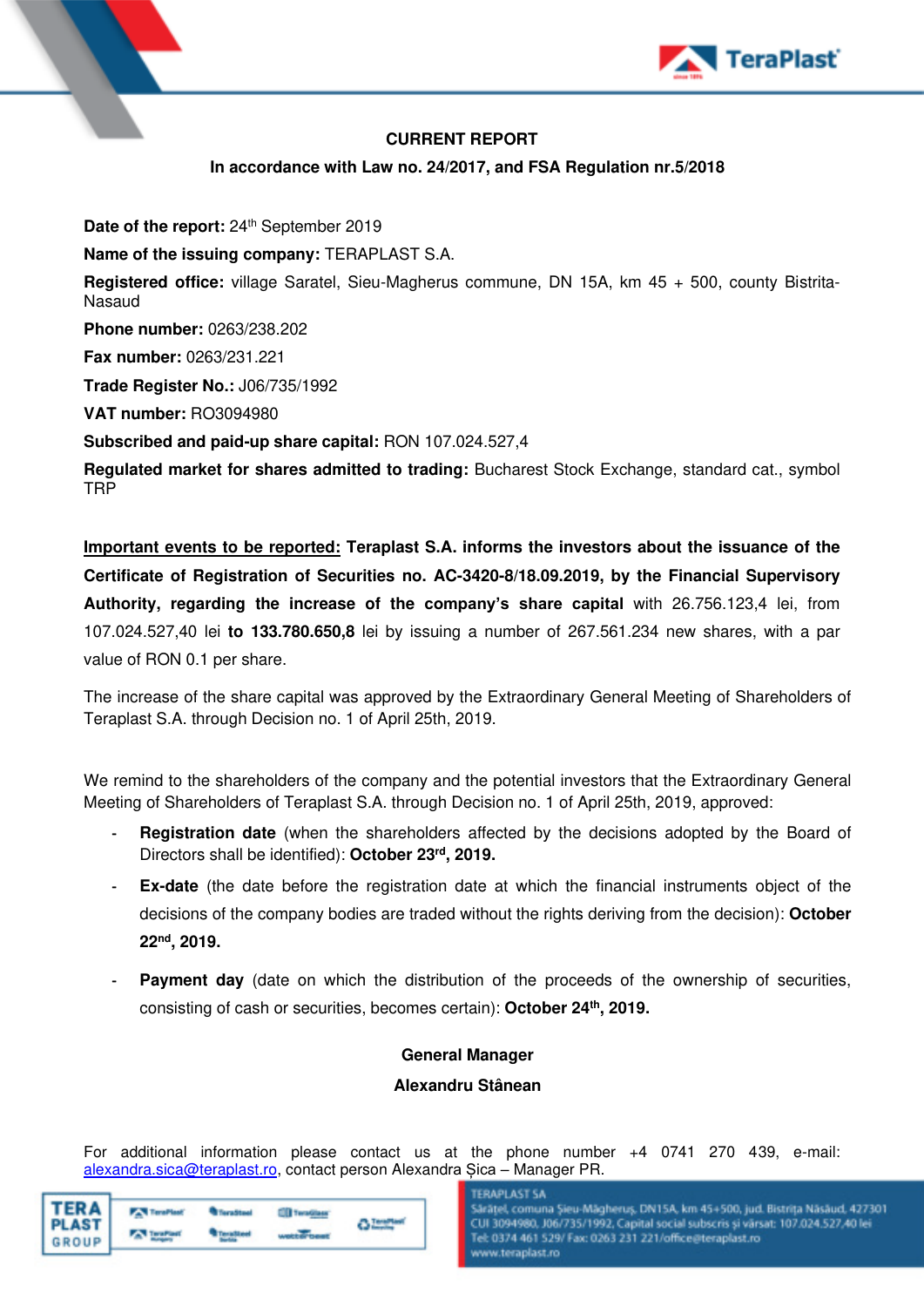AUTORITATEA DE SUPRAVEGHERE FINANCIARĂ

## DE ÎNREGISTRARE A INSTRUMENTELOR **FINANCIARE**

Prin prezentul se certifică inregistrarea următoarelor instrumente financiare:

**ACTIUNI** 

| <b>Comune Nominative</b><br>1,337,806.508<br>Data<br>23.05.2008<br>28.08.2013<br>09.02.2016<br>Caracteristici conform:<br><b>TERAPLAST S.A.</b><br>Capitalul social subscris:<br>Capitalul social vărsat:<br>Cod unic de inregistrare emitent:<br>Nr. de ordine in registrul comertului: | 0,10 Lei<br>Număr de acțiuni<br>de ORC Bistrita Nasaud | Codul ASF al actiunilor:<br>297,875.880<br>$-9.000.000$<br>88.745.890<br>133.780.650,80<br>Lei<br>133.780.650,80 Lei | Data inregistrării: 18.06.2008<br>Poziția în registrul ASF: 3596<br>35963<br>Valoarea emisiunii<br>29.787.588,00 Lei<br>-900.000,00 Lei<br>8.874.589,00 Lei<br>Certificatului constatator nr. 36255/05.09.2019 emis                                                                                                                                                                                                                                                                                                                                                                                                                                                                                                                              |  |  |
|------------------------------------------------------------------------------------------------------------------------------------------------------------------------------------------------------------------------------------------------------------------------------------------|--------------------------------------------------------|----------------------------------------------------------------------------------------------------------------------|--------------------------------------------------------------------------------------------------------------------------------------------------------------------------------------------------------------------------------------------------------------------------------------------------------------------------------------------------------------------------------------------------------------------------------------------------------------------------------------------------------------------------------------------------------------------------------------------------------------------------------------------------------------------------------------------------------------------------------------------------|--|--|
|                                                                                                                                                                                                                                                                                          |                                                        |                                                                                                                      |                                                                                                                                                                                                                                                                                                                                                                                                                                                                                                                                                                                                                                                                                                                                                  |  |  |
|                                                                                                                                                                                                                                                                                          |                                                        |                                                                                                                      |                                                                                                                                                                                                                                                                                                                                                                                                                                                                                                                                                                                                                                                                                                                                                  |  |  |
|                                                                                                                                                                                                                                                                                          |                                                        |                                                                                                                      |                                                                                                                                                                                                                                                                                                                                                                                                                                                                                                                                                                                                                                                                                                                                                  |  |  |
|                                                                                                                                                                                                                                                                                          |                                                        |                                                                                                                      |                                                                                                                                                                                                                                                                                                                                                                                                                                                                                                                                                                                                                                                                                                                                                  |  |  |
|                                                                                                                                                                                                                                                                                          |                                                        |                                                                                                                      |                                                                                                                                                                                                                                                                                                                                                                                                                                                                                                                                                                                                                                                                                                                                                  |  |  |
|                                                                                                                                                                                                                                                                                          |                                                        |                                                                                                                      |                                                                                                                                                                                                                                                                                                                                                                                                                                                                                                                                                                                                                                                                                                                                                  |  |  |
|                                                                                                                                                                                                                                                                                          |                                                        |                                                                                                                      |                                                                                                                                                                                                                                                                                                                                                                                                                                                                                                                                                                                                                                                                                                                                                  |  |  |
|                                                                                                                                                                                                                                                                                          |                                                        |                                                                                                                      |                                                                                                                                                                                                                                                                                                                                                                                                                                                                                                                                                                                                                                                                                                                                                  |  |  |
|                                                                                                                                                                                                                                                                                          |                                                        |                                                                                                                      |                                                                                                                                                                                                                                                                                                                                                                                                                                                                                                                                                                                                                                                                                                                                                  |  |  |
|                                                                                                                                                                                                                                                                                          |                                                        |                                                                                                                      |                                                                                                                                                                                                                                                                                                                                                                                                                                                                                                                                                                                                                                                                                                                                                  |  |  |
|                                                                                                                                                                                                                                                                                          |                                                        |                                                                                                                      |                                                                                                                                                                                                                                                                                                                                                                                                                                                                                                                                                                                                                                                                                                                                                  |  |  |
|                                                                                                                                                                                                                                                                                          |                                                        |                                                                                                                      |                                                                                                                                                                                                                                                                                                                                                                                                                                                                                                                                                                                                                                                                                                                                                  |  |  |
|                                                                                                                                                                                                                                                                                          |                                                        |                                                                                                                      |                                                                                                                                                                                                                                                                                                                                                                                                                                                                                                                                                                                                                                                                                                                                                  |  |  |
|                                                                                                                                                                                                                                                                                          |                                                        | 3094980                                                                                                              |                                                                                                                                                                                                                                                                                                                                                                                                                                                                                                                                                                                                                                                                                                                                                  |  |  |
|                                                                                                                                                                                                                                                                                          |                                                        | J06/735/1992                                                                                                         |                                                                                                                                                                                                                                                                                                                                                                                                                                                                                                                                                                                                                                                                                                                                                  |  |  |
| 169329                                                                                                                                                                                                                                                                                   |                                                        |                                                                                                                      |                                                                                                                                                                                                                                                                                                                                                                                                                                                                                                                                                                                                                                                                                                                                                  |  |  |
| <b>SIEU-MAGHERUS</b>                                                                                                                                                                                                                                                                     |                                                        |                                                                                                                      |                                                                                                                                                                                                                                                                                                                                                                                                                                                                                                                                                                                                                                                                                                                                                  |  |  |
|                                                                                                                                                                                                                                                                                          |                                                        |                                                                                                                      |                                                                                                                                                                                                                                                                                                                                                                                                                                                                                                                                                                                                                                                                                                                                                  |  |  |
| <b>BISTRITA-NASAUD</b>                                                                                                                                                                                                                                                                   |                                                        |                                                                                                                      |                                                                                                                                                                                                                                                                                                                                                                                                                                                                                                                                                                                                                                                                                                                                                  |  |  |
| actiunile societatii si de Inregistrare la A.S.F.                                                                                                                                                                                                                                        |                                                        |                                                                                                                      |                                                                                                                                                                                                                                                                                                                                                                                                                                                                                                                                                                                                                                                                                                                                                  |  |  |
|                                                                                                                                                                                                                                                                                          |                                                        |                                                                                                                      |                                                                                                                                                                                                                                                                                                                                                                                                                                                                                                                                                                                                                                                                                                                                                  |  |  |
|                                                                                                                                                                                                                                                                                          |                                                        | 18.09.2019                                                                                                           |                                                                                                                                                                                                                                                                                                                                                                                                                                                                                                                                                                                                                                                                                                                                                  |  |  |
|                                                                                                                                                                                                                                                                                          |                                                        |                                                                                                                      |                                                                                                                                                                                                                                                                                                                                                                                                                                                                                                                                                                                                                                                                                                                                                  |  |  |
|                                                                                                                                                                                                                                                                                          |                                                        | DN. 15A, Km. 45+500, sat Saratel<br>Presedinte,<br><b>Leonardo BADEA</b>                                             | Emiterea de catre A.S.F. a prezentului certificat de inregistrare nu reprezinta certificarea legalitatii modului în care au fost efectuate<br>modificarile de capital si nici aprobarea eventualelor cesiuni facute cu încalcarea prevederilor legale si raportate la A.S.F. dupa ce au<br>fost inregistrate la Oficiul Registrului Comertului, nerespectându-se obligatiile legale de raportare la piata pe care se tranzactioneaza<br>intreaga raspundere legala revine emitentilor, Consiliilor de Administratie si conducerilor executive ale acestora si institutilor implicate<br>n legalizarea modificarilor de capital, care sunt raspunzatori în fata legii pentru eventualele liegalitati ce ar putea fi constatate.<br>Data emiterii: |  |  |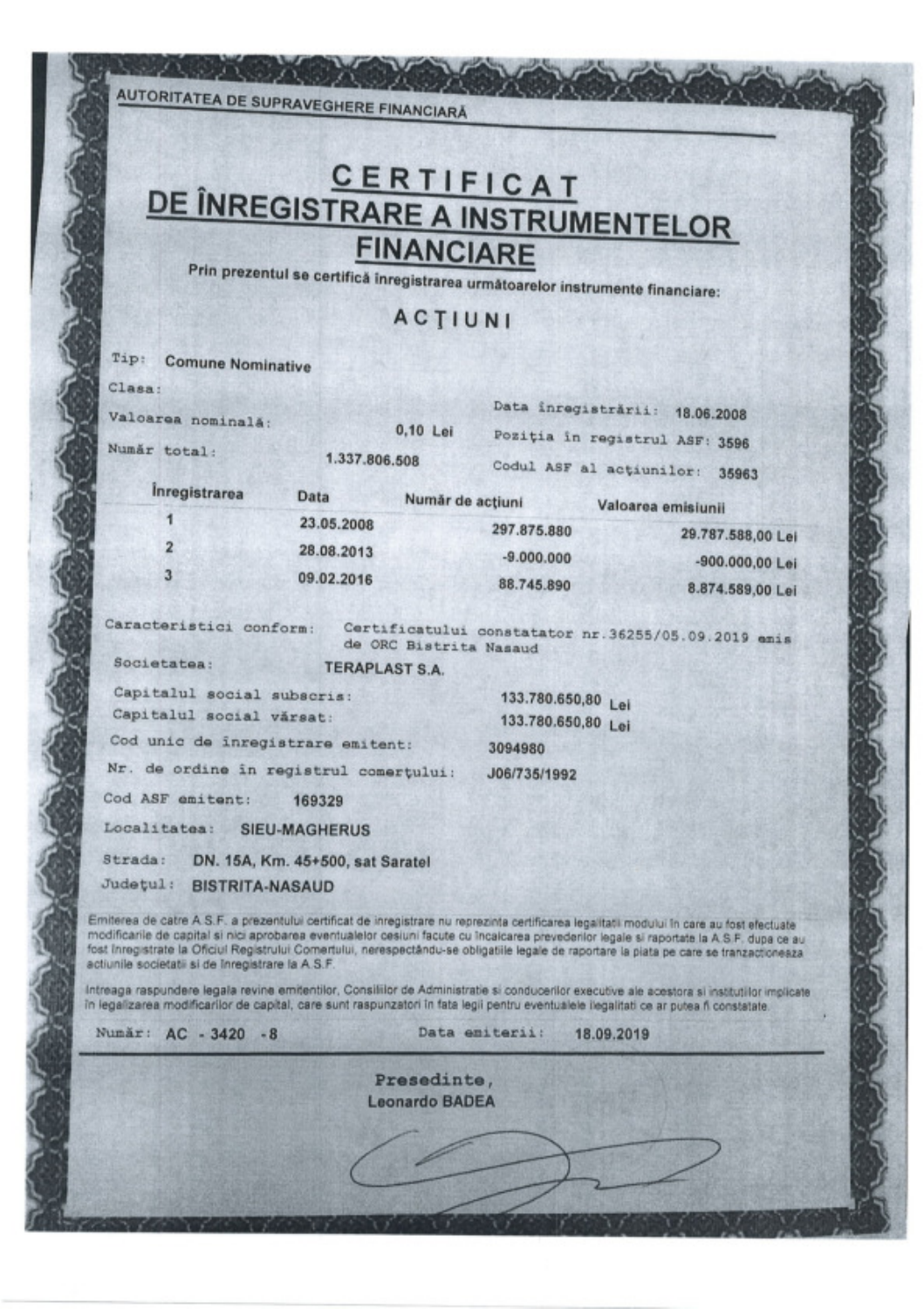AUTURITATEA DE SUPRAVEGHERE FINANCIARĂ

#### **CERTIFICAT** DE ÎNREGISTRARE A INSTRUMENTELOR **FINANCIARE**

Prin prezentul se certifică înregistrarea următoarelor instrumente financiare:

#### **ACTIUNI**

#### Tip: **Comune Nominative** Clasa: Data înregistrării: 18.06.2008 Valoarea nominală: 0,10 Lei Poziția în registrul ASF: 3596 Număr total: 1.337.806.508 Codul ASF al actiunilor: 35963 **Inregistrarea Data** Număr de acțiuni Valoarea emisiunii  $\overline{4}$ 16.05.2016 188.810.890 5 20.06.2017 290.478.310

22.03.2018

Caracteristici conform:

Certificatului constatator nr.36255/05.09.2019 emis de ORC Bistrita Nasaud

133.780.650,80 Lei

133.780.650,80 Lei

3094980

J06/735/1992

 $-528$ 

18.881.089,00 Lei

29.047.831,00 Lei

 $-52,80$  Lei

Societatea:

e

**TERAPLAST S.A.** 

Capitalul social subscris: Capitalul social vărsat: Cod unic de inregistrare emitent:

Nr. de ordine în registrul comerțului:

Cod ASF emitent: 169329

Localitatea: SIEU-MAGHERUS

Strada: DN. 15A, Km. 45+500, sat Saratel

Județul: BISTRITA-NASAUD

Emiterea de catre A.S.F. a prezentului certificat de inregistrare nu reprezinta certificarea legalitatii modului în care au fost efectuate modificarile de capital si nici aprobarea eventualelor cesiuni facute cu Incalcarea prevederilor legale si raportate la A.S.F. dupa ce au fost Inregistrate la Oficiul Registrului Comertului, nerespectându-se obligatile legale de raportare la piata pe care se tranzactioneaza actiunile societatii si de înregistrare la A.S.F.

Intreaga raspundere legala revine emitentilor, Consilillor de Administratie si conducerilor executive ale acestora si institutilor implicate In legalizarea modificanior de capital, care sunt raspunzatori în fata legii pentru eventualele ilegalitati ce ar putea fi constatate.

| Presedinte,<br><b>Leonardo BADEA</b> |
|--------------------------------------|
|                                      |
|                                      |
|                                      |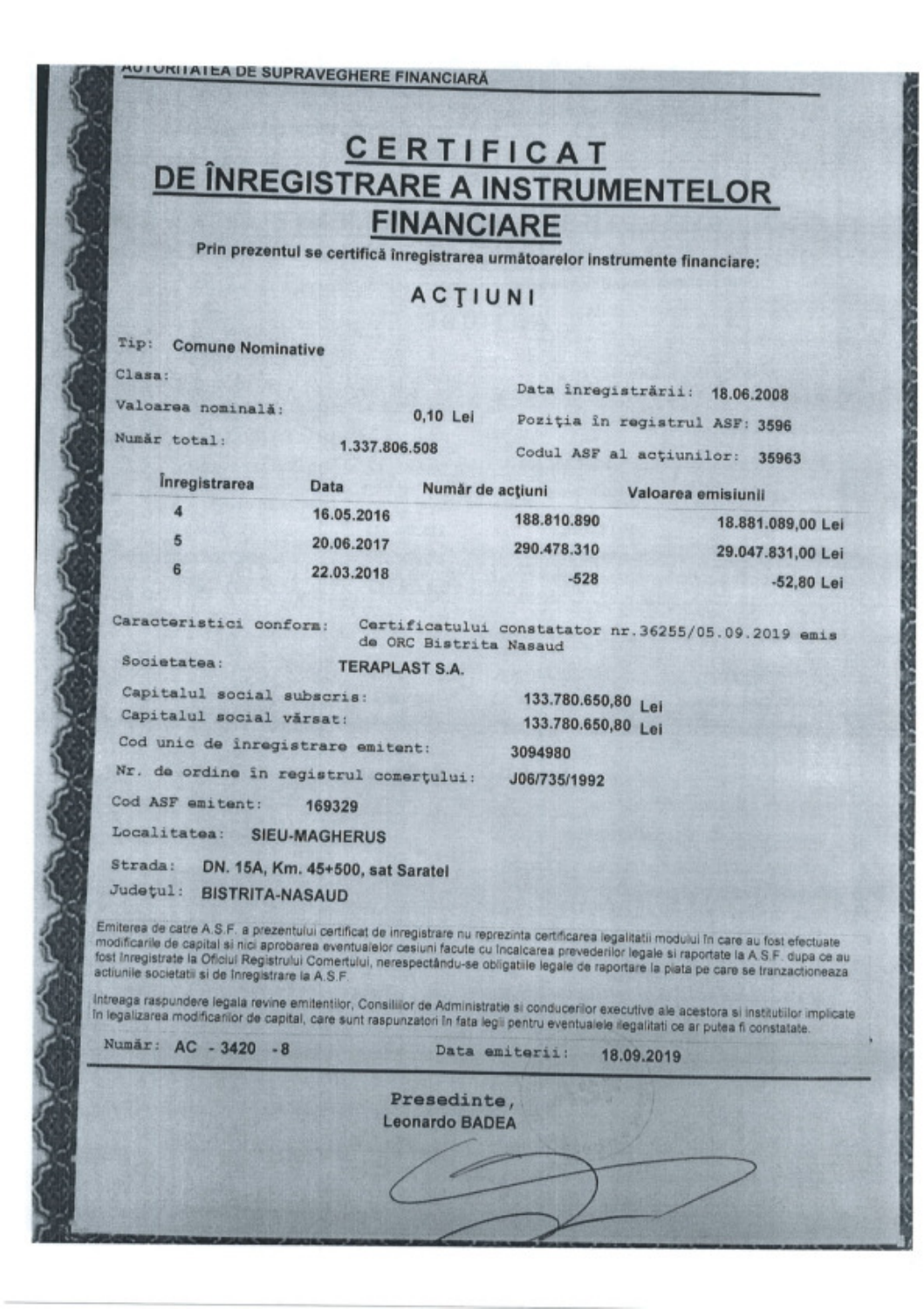**AUTORITATEA DE SUPRAVEGHERE FINANCIARĂ** 

# <u>CERTIFICAT</u><br>DE ÎNREGISTRARE A INSTRUMENTELOR<br>EINANCIARE

Prin prezentul se certifică înregistrarea următoarelor instrumente financiare:

ACTIUNI

| Tip:<br><b>Comune Nominative</b>                  |                                  |                        |                                                                                                                                                                                                                                                                                                                                                                                                                                     |                    |  |  |
|---------------------------------------------------|----------------------------------|------------------------|-------------------------------------------------------------------------------------------------------------------------------------------------------------------------------------------------------------------------------------------------------------------------------------------------------------------------------------------------------------------------------------------------------------------------------------|--------------------|--|--|
| Clasa:                                            |                                  |                        |                                                                                                                                                                                                                                                                                                                                                                                                                                     |                    |  |  |
| Valoarea nominalá:                                |                                  |                        | Data inregistrării: 18.06.2008                                                                                                                                                                                                                                                                                                                                                                                                      |                    |  |  |
| Numär total:                                      |                                  | 0.10 Lei               | Poziția în registrul ASF: 3596                                                                                                                                                                                                                                                                                                                                                                                                      |                    |  |  |
|                                                   | 1.337.806.508                    |                        | Codul ASF al actiunilor:                                                                                                                                                                                                                                                                                                                                                                                                            | 35963              |  |  |
| Inregistrarea                                     | Data                             | Număr de acțiuni       | Valoarea emisiunii                                                                                                                                                                                                                                                                                                                                                                                                                  |                    |  |  |
| 7                                                 | 04.12.2018                       |                        | 213.334.832                                                                                                                                                                                                                                                                                                                                                                                                                         |                    |  |  |
| 8                                                 | 05.09.2019                       |                        | 267.561.234                                                                                                                                                                                                                                                                                                                                                                                                                         | 21.333.483,20 Lei  |  |  |
|                                                   | <b>TOTAL:</b>                    |                        |                                                                                                                                                                                                                                                                                                                                                                                                                                     | 26.756.123,40 Lei  |  |  |
|                                                   |                                  |                        | 1.337.806.508                                                                                                                                                                                                                                                                                                                                                                                                                       | 133.780.650,80 Lei |  |  |
| Caracteristici conform:                           |                                  | de ORC Bistrita Nasaud | Certificatului constatator nr. 36255/05.09.2019 emis                                                                                                                                                                                                                                                                                                                                                                                |                    |  |  |
| Societatea:                                       | <b>TERAPLAST S.A.</b>            |                        |                                                                                                                                                                                                                                                                                                                                                                                                                                     |                    |  |  |
| Capitalul social subscris:                        |                                  |                        | 133.780.650,80 Lei                                                                                                                                                                                                                                                                                                                                                                                                                  |                    |  |  |
| Capitalul social vărsat:                          |                                  |                        | 133.780.650,80 Lei                                                                                                                                                                                                                                                                                                                                                                                                                  |                    |  |  |
| Cod unic de inregistrare emitent:                 |                                  |                        | 3094980                                                                                                                                                                                                                                                                                                                                                                                                                             |                    |  |  |
| Nr. de ordine în registrul comerțului:            |                                  |                        | J06/735/1992                                                                                                                                                                                                                                                                                                                                                                                                                        |                    |  |  |
| Cod ASF emitent:                                  | 169329                           |                        |                                                                                                                                                                                                                                                                                                                                                                                                                                     |                    |  |  |
| Localitatea:                                      | <b>SIEU-MAGHERUS</b>             |                        |                                                                                                                                                                                                                                                                                                                                                                                                                                     |                    |  |  |
| Strada:                                           |                                  |                        |                                                                                                                                                                                                                                                                                                                                                                                                                                     |                    |  |  |
| Județul:<br><b>BISTRITA-NASAUD</b>                | DN. 15A, Km. 45+500, sat Saratel |                        |                                                                                                                                                                                                                                                                                                                                                                                                                                     |                    |  |  |
|                                                   |                                  |                        |                                                                                                                                                                                                                                                                                                                                                                                                                                     |                    |  |  |
| actiunile societatii si de înregistrare la A.S.F. |                                  |                        | Emiterea de catre A.S.F. a prezentului certificat de inregistrare nu reprezinta certificarea legalitatii modului în care au fost efectuate<br>modificarile de capital si nici aprobarea eventualelor cesiuni facute cu încalcarea prevederilor legale si raportate la A.S.F. dupa ce au<br>lost inregistrate la Oficiul Registrului Comertului, nerespectându-se obligatile legale de raportare la piata pe care se tranzactioneaza |                    |  |  |
|                                                   |                                  |                        | ntreaga raspundere legala revine emitentilor, Consiliilor de Administratie si conducerilor executive ale acestora si institutiilor implicate<br>n legalizarea modificarilor de capital, care sunt raspunzatori în fata legii pentru eventualele ilegalitati ce ar putea fi constatate.                                                                                                                                              |                    |  |  |
| Număr: AC - 3420 - 8                              |                                  |                        | Data emiterii:<br>18.09.2019                                                                                                                                                                                                                                                                                                                                                                                                        |                    |  |  |
|                                                   |                                  | Presedinte,            |                                                                                                                                                                                                                                                                                                                                                                                                                                     |                    |  |  |
|                                                   |                                  | <b>Leonardo BADEA</b>  |                                                                                                                                                                                                                                                                                                                                                                                                                                     |                    |  |  |
|                                                   |                                  |                        |                                                                                                                                                                                                                                                                                                                                                                                                                                     |                    |  |  |
|                                                   |                                  |                        |                                                                                                                                                                                                                                                                                                                                                                                                                                     |                    |  |  |
|                                                   |                                  |                        |                                                                                                                                                                                                                                                                                                                                                                                                                                     |                    |  |  |
|                                                   |                                  |                        |                                                                                                                                                                                                                                                                                                                                                                                                                                     |                    |  |  |